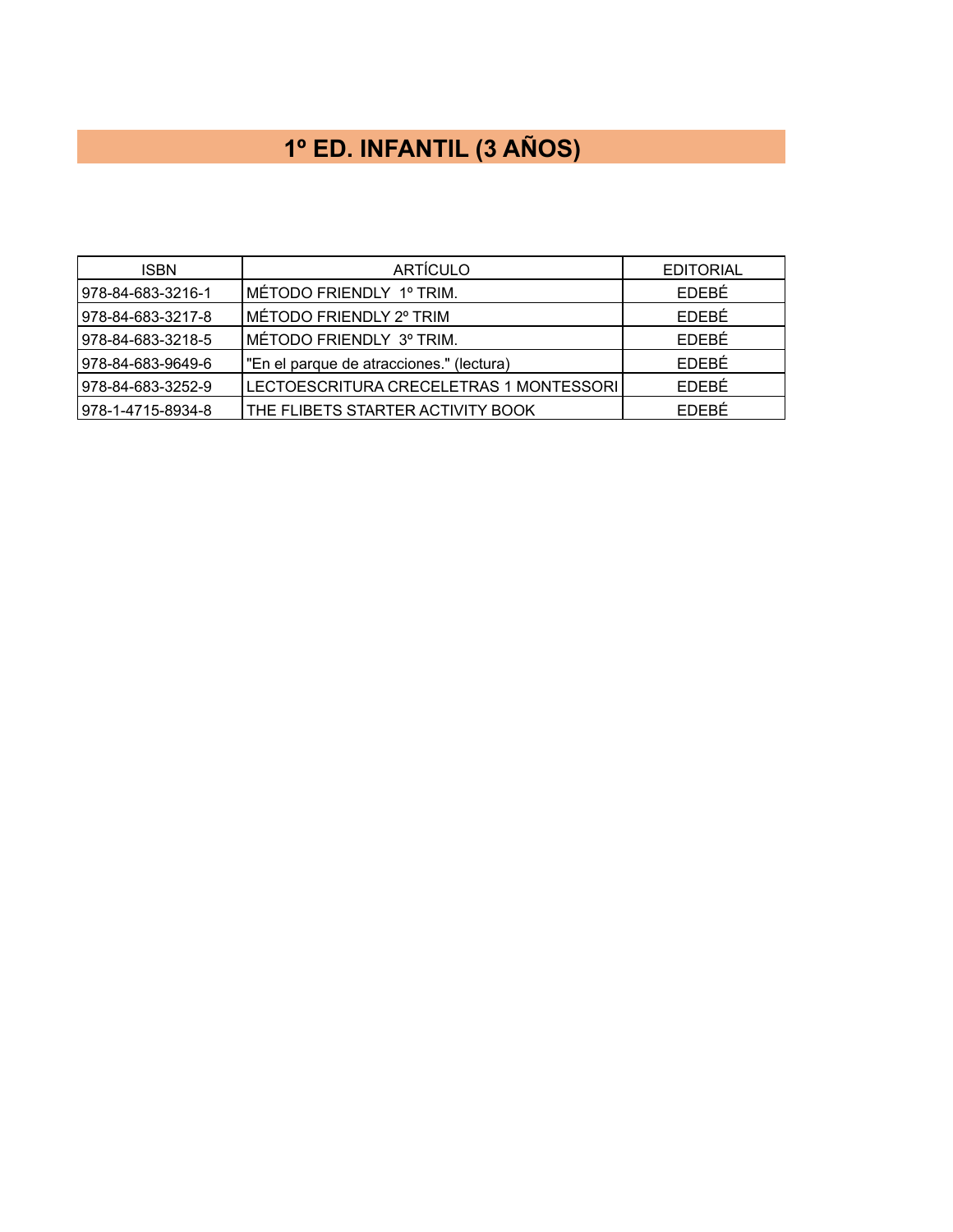## **2º ED. INFANTIL (4 AÑOS)**

| <b>ISBN</b>       | <b>ARTÍCULO</b>                         | <b>EDITORIAL</b> |
|-------------------|-----------------------------------------|------------------|
| 978-84-683-3222-2 | MÉTODO FRIENDLY 1º TRIM                 | EDEBÉ            |
| 978-84-683-3223-9 | MÉTODO FRIENDLY 2º TRIM                 | EDEBÉ            |
| 978-84-683-3224-6 | MÉTODO FRIENDLY 3º TRIM                 | EDEBÉ            |
| 978-84-236-9666-6 | <b>LAS LETRAS ENCANTADAS 1</b>          | EDEBÉ            |
| 978-84-683-3126-3 | "Mi tangram de los animales" (lectura)  | EDEBÉ            |
| 978-84-683-3241-3 | LECTOESCRITURA CRECELETRAS 3 MONTESSORI | EDEBÉ            |
| 978-1-4715-8941-6 | THE FLIBETS 1 ACTIVITY BOOK             | <b>FDEBE</b>     |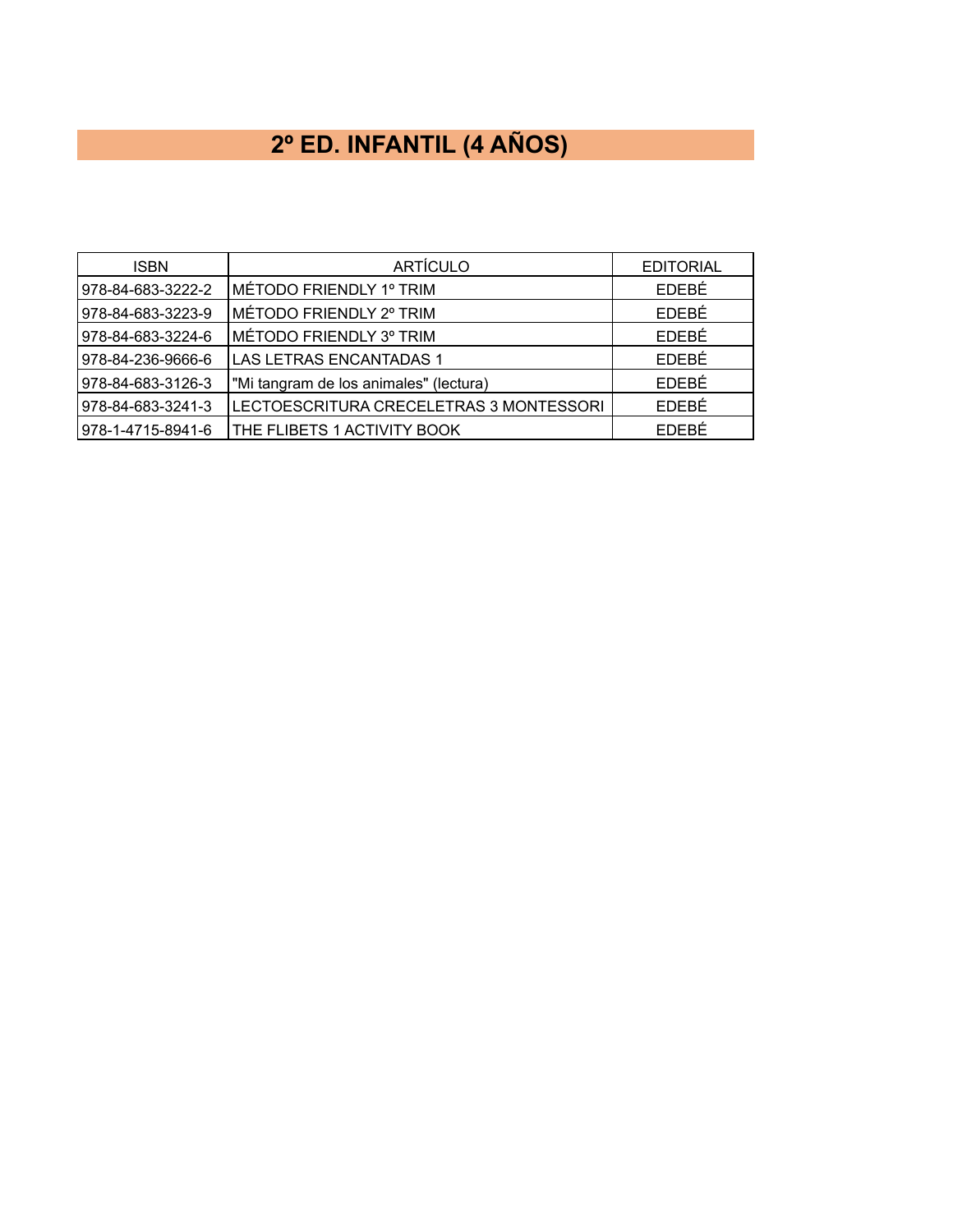## **3º ED. INFANTIL (5 AÑOS)**

| <b>ISBN</b>       | <b>ARTÍCULO</b>                         | <b>EDITORIAL</b> |
|-------------------|-----------------------------------------|------------------|
| 978-84-683-3228-4 | MÉTODO FRIENDLY 1º TRIM                 | EDEBÉ            |
| 978-84-683-3229-1 | MÉTODO FRIENDLY 2° TRIM                 | EDEBÉ            |
| 978-84-683-3230-7 | MÉTODO FRIENDLY 3° TRIM                 | EDEBÉ            |
| 978-84-236-9667-3 | LAS LETRAS ENCANTADAS 2                 | EDEBÉ            |
| 978-84-683-2801-0 | "MÁS QUE UN ABCDARIO" (lectura)         | EDEBÉ            |
| 978-84-683-3242-0 | LECTOESCRITURA CRECELETRAS 4 MONTESSORI | EDEBÉ            |
| 978-84-683-3243-7 | LECTOESCRITURA CRECELETRAS 5 MONTESSORI | EDEBÉ            |
| 978-1-4715-8948-5 | THE FLIBETS 2 ACTIVITY BOOK             | EDEBÉ            |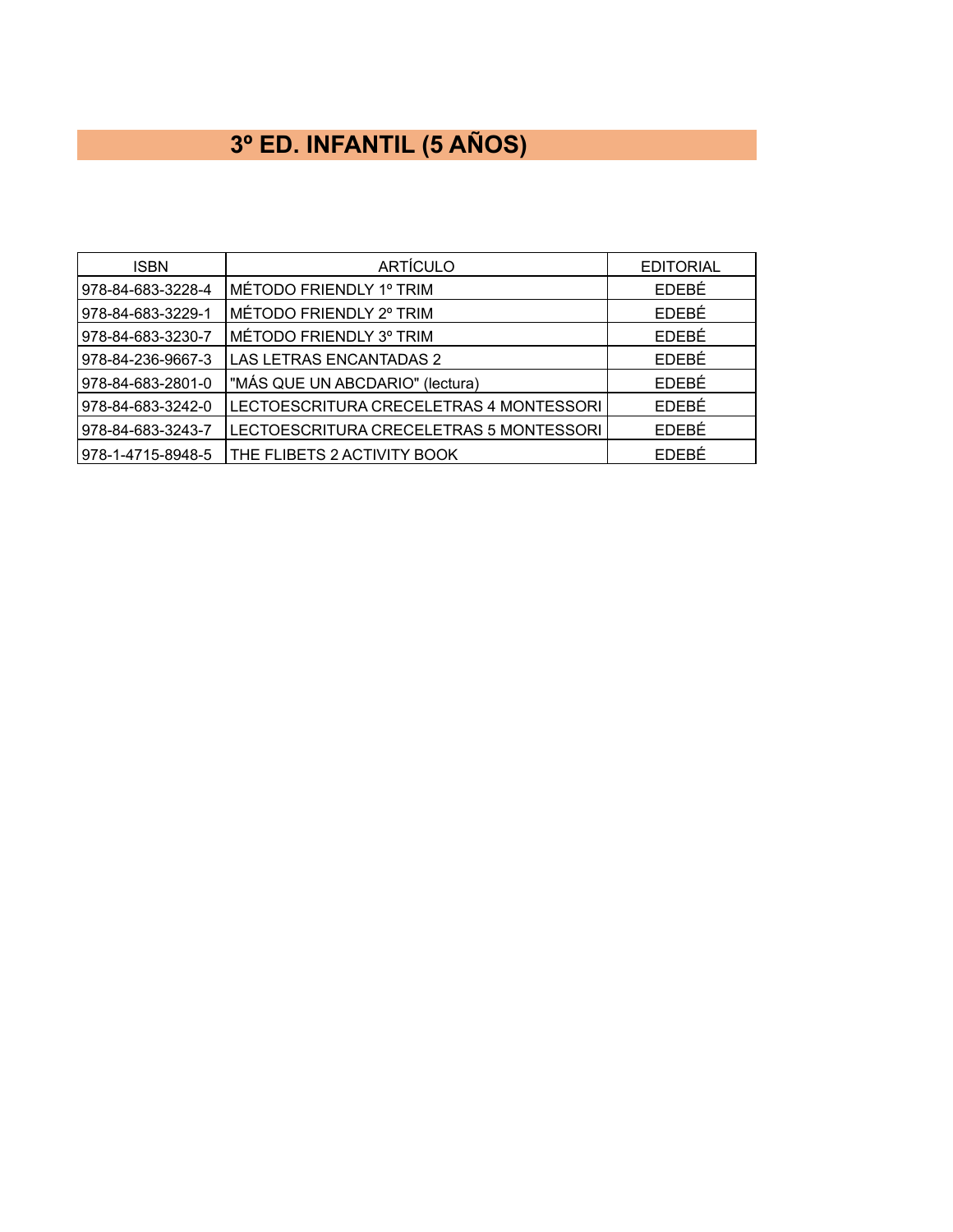### **LIBROS DE 1º PRIMARIA**

| <b>ISBN</b>       | <b>ARTÍCULO</b>                         | <b>EDITORIAL</b>          |
|-------------------|-----------------------------------------|---------------------------|
| 978-84-683-4245-0 | <b>CIENCIAS NATURALEZA EP1</b>          | EDEBÉ                     |
| 978-84-683-4265-8 | <b>CIENCIAS SOCIALES EP1</b>            | EDEBÉ                     |
| 978-84-683-3627-5 | LENGUA EP1 + LECTO                      | EDEBÉ                     |
| 978-84-683-3756-2 | <b>MATEMATICAS EP1</b>                  | EDEBÉ                     |
| 978-1-4715-2462-2 | <b>ENGLISH: SMILEYS 1 Pupils Book</b>   | <b>Express Publishing</b> |
| 978-1-4715-2097-6 | <b>ENGLISH: SMILEYS 1 Activity Book</b> | <b>Express Publishing</b> |
| 978-84-683-3576-6 | CÁLCULO 1                               | EDEBÉ                     |
| 978-84-683-3577-3 | CÁLCULO <sub>2</sub>                    | EDEBÉ                     |
| 978-84-683-3676-3 | ORTOGRAFÍA 2                            | EDEBÉ                     |
| 978-84-683-3677-0 | ORTOGRAFÍA 3                            | EDEBÉ                     |
| 978-84-683-3692-3 | CALIGRAFÍA 3                            | EDEBÉ                     |
| 978-84-683-3693-0 | CALIGRAFÍA 4                            | <b>EDEBÉ</b>              |
| 978-84-683-4285-6 | PLÁSTICA 1                              | EDEBÉ                     |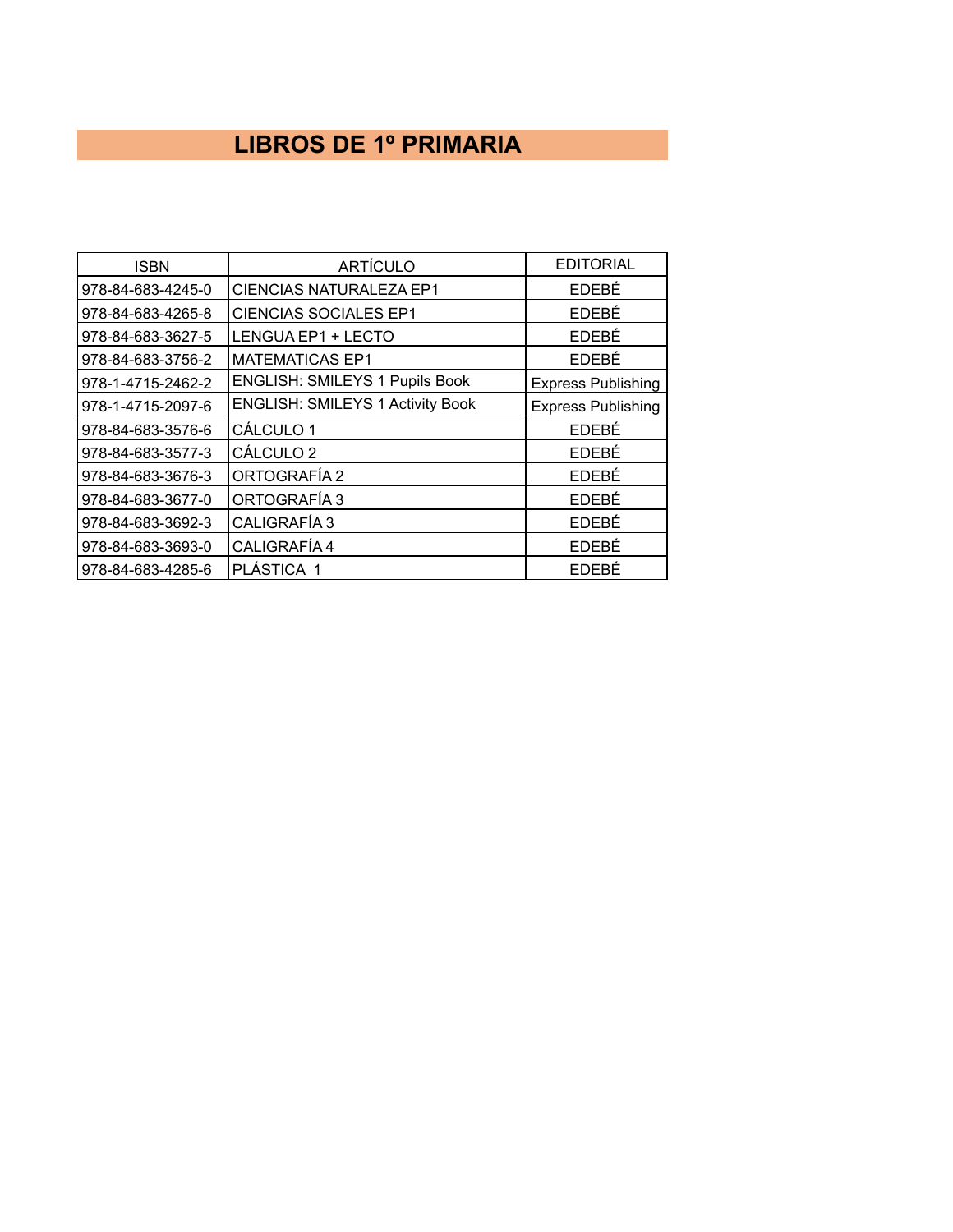#### **LIBROS DE 2º PRIMARIA**

| <b>ISBN</b>       | <b>ARTÍCULO</b>                                    | <b>EDITORIAL</b>          |
|-------------------|----------------------------------------------------|---------------------------|
| 978-84-683-4247-4 | <b>CIENCIAS NATURALEZA EP2</b>                     | <b>FDFBÉ</b>              |
| 978-84-683-4267-2 | <b>CIENCIAS SOCIALES EP2</b>                       | EDEBÉ                     |
| 978-84-683-3803-3 | <b>LENGUA EP2</b>                                  | EDEBÉ                     |
| 978-84-683-3802-6 | <b>MATEMATICAS EP2</b>                             | EDEBÉ                     |
| 978-1-4715-2463-9 | ENGLISH: SMILEYS 2 Pupils Book                     | <b>Express Publishing</b> |
| 978-1-4715-2099-0 | <b>ENGLISH: SMILEYS 2 Activity Book</b>            | <b>Express Publishing</b> |
| 978-84-683-3578-0 | CÁLCULO Nº 3                                       | EDEBÉ                     |
| 978-84-683-3579-7 | CÁLCULO Nº 4                                       | EDEBÉ                     |
| 978-84-683-3679-4 | ORTOGRAFÍA 5                                       | EDEBÉ                     |
| 978-84-683-3694-7 | CALIGRAFÍA 5                                       | EDEBÉ                     |
| 978-84-683-3695-4 | CALIGRAFIA 6                                       | EDEBÉ                     |
| 978-84-236-8992-7 | "El visitante nocturno". Colección Inspector Cito. | EDEBÉ                     |
| 978-84-236-7690-3 | "Piratas de andar por casa"                        | EDEBÉ                     |
| 978-84-683-4285-6 | PLÁSTICA 1 (solo nuevos alumnos)                   | EDEBÉ                     |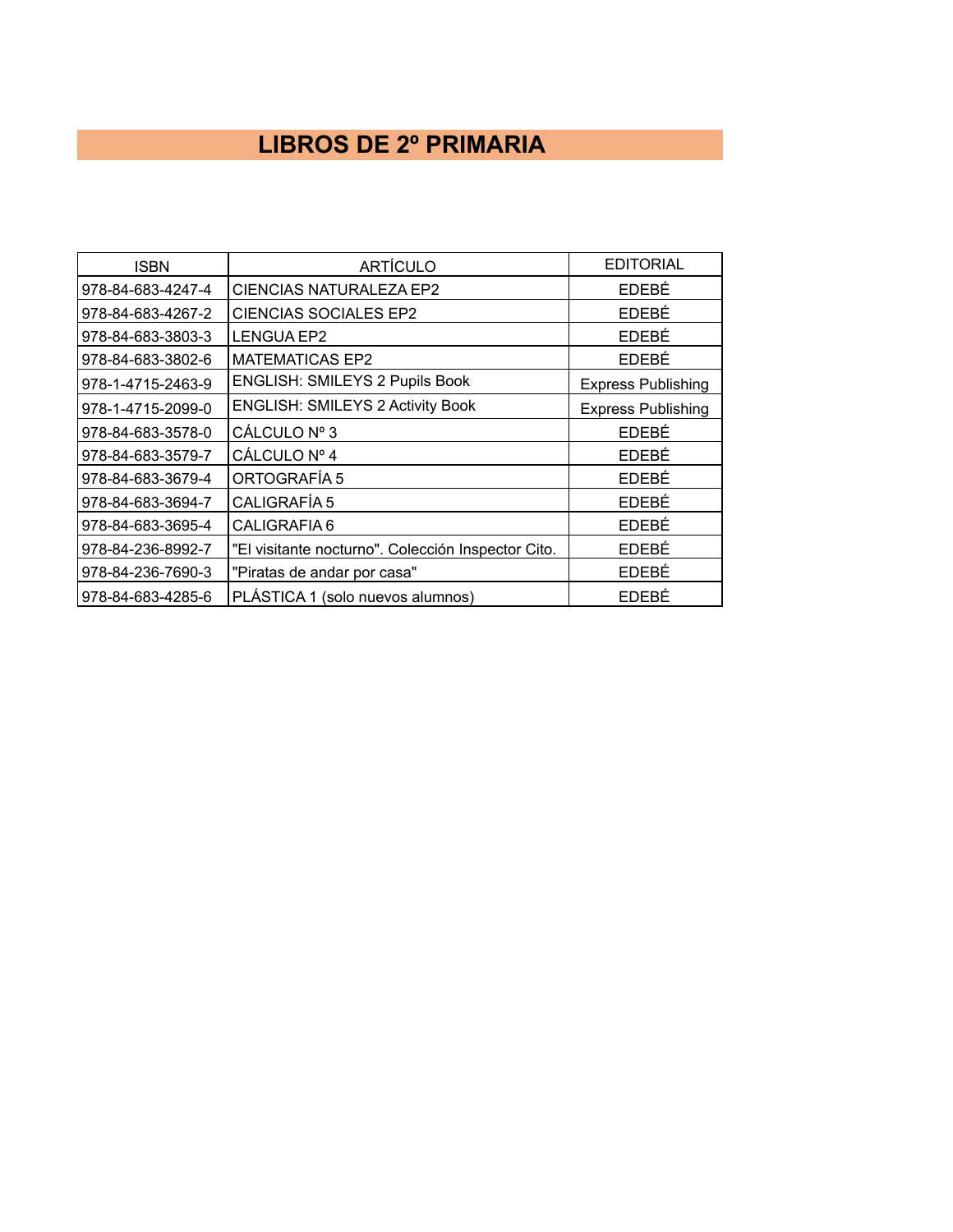#### **LIBROS DE 3º PRIMARIA**

| <b>ISBN</b>       | <b>ARTÍCULO</b>                                 | <b>EDITORIAL</b>          |
|-------------------|-------------------------------------------------|---------------------------|
| 978-84-683-4335-8 | CIENCIAS DE LA NATURALEZA EP3                   | EDEBÉ                     |
| 978-84-683-4334-1 | <b>CIENCIAS SOCIALES EP3</b>                    | EDEBÉ                     |
| 978-84-683-3661-9 | <b>LENGUA EP3</b>                               | EDEBÉ                     |
| 978-84-683-3758-6 | <b>MATEMATICAS EP3</b>                          | EDEBÉ                     |
| 978-14-715-2464-6 | ENGLISH: SMILEYS 3. Pupils Book                 | <b>Express Publishing</b> |
| 978-1-4715-2101-0 | <b>ENGLISH: SMILEYS 3. Activity Book</b>        | <b>Express Publishing</b> |
| 978-84-683-3582-7 | CÁLCULO Nº 7                                    | EDEBÉ                     |
| 978-84-683-3594-0 | PROBLEMAS 3                                     | EDEBÉ                     |
| 978-84-683-3681-7 | ORTOGRAFÍA Nº 7                                 | EDEBÉ                     |
| 978-84-683-5019-6 | "Benjamin Wilson y el caso de la mano maléfica" | EDEBÉ                     |
| 978-84-236-8000-9 | "Secuestro de cumpleaños"                       | EDEBÉ                     |
| 978-84-683-4287-0 | PLÁSTICA 3                                      | <b>FDFBÉ</b>              |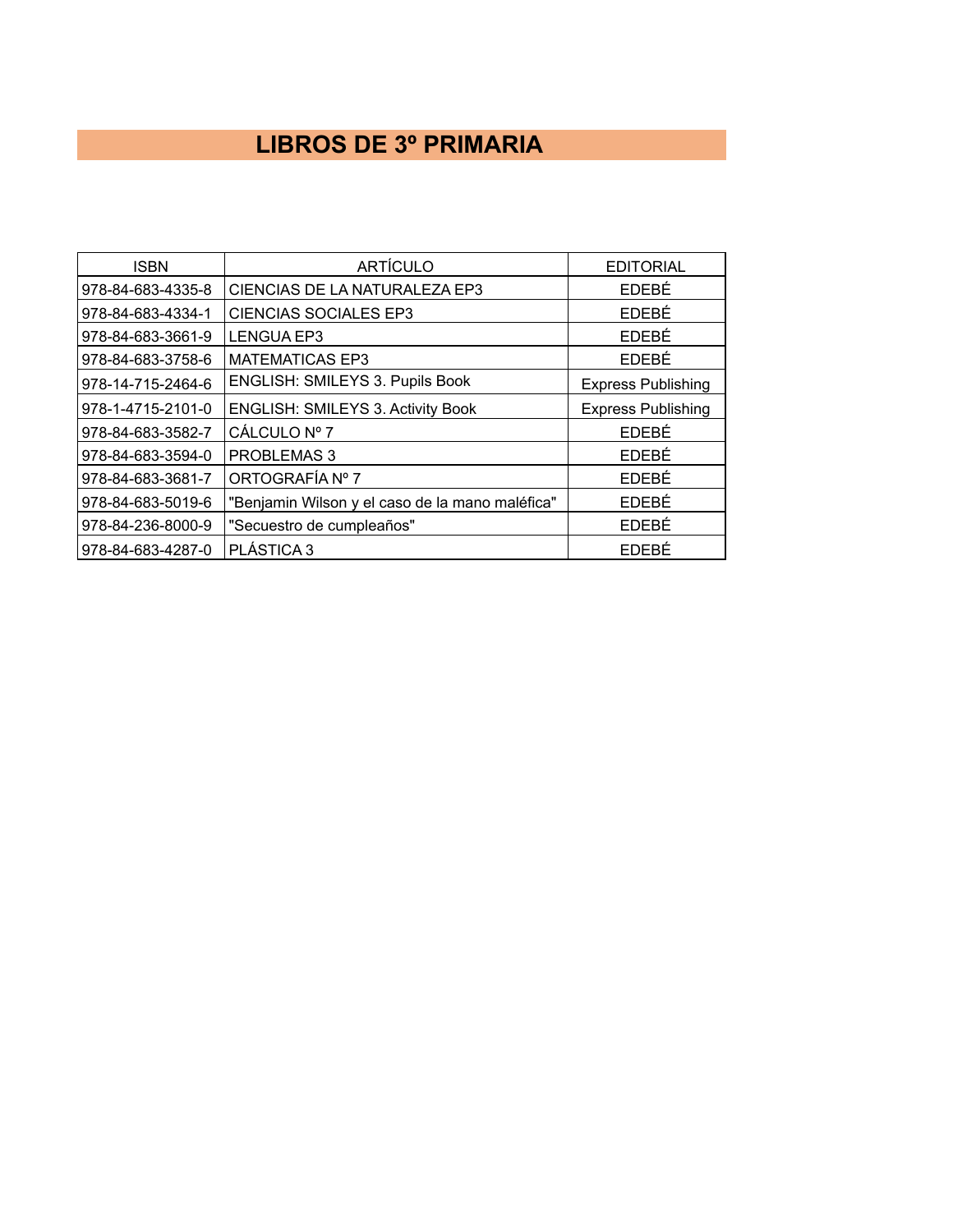## **LIBROS DE 4º PRIMARIA**

| <b>ISBN</b>       | <b>ARTÍCULO</b>                          | <b>EDITORIAL</b>          |
|-------------------|------------------------------------------|---------------------------|
| 978-84-683-4713-4 | <b>CIENCIAS NATURALEZA EP4</b>           | EDEBÉ                     |
| 978-84-683-4710-3 | <b>CIENCIAS SOCIALES EP4</b>             | EDEBÉ                     |
| 978-84-683-4150-7 | <b>LENGUA EP4</b>                        | EDEBÉ                     |
| 978-84-683-4307-5 | MATEMÁTICAS EP4                          | EDEBÉ                     |
| 978-1-4715-2103-4 | <b>ENGLISH: SMILEYS 4. Activity Book</b> | <b>Express Publishing</b> |
| 978-1-4715-2465-3 | ENGLISH: SMILEYS 4. Pupils Book          | <b>Express Publishing</b> |
| 978-84-683-3584-1 | CÁLCULO Nº 9                             | <b>EDEBÉ</b>              |
| 978-84-683-3595-7 | <b>PROBLEMAS4</b>                        | EDEBÉ                     |
| 978-84-683-3685-5 | ORTOGRAFÍA Nº 11                         | EDEBÉ                     |
| 978-84-683-3672-5 | Comprensión Lectora Nº4                  | <b>EDEBÉ</b>              |
| 978-84-236-7381-0 | El Quijote.                              | EDEBÉ                     |
| 978-84-683-0878-4 | El caso Hu (Los detectives Ho).          | EDEBÉ                     |
| 978-84-683-4287-0 | PLÁSTICA 3 (solo nuevos alumnos)         | EDEBÉ                     |
| Licencia digital  | Licencia Leobien                         | EDEBÉ                     |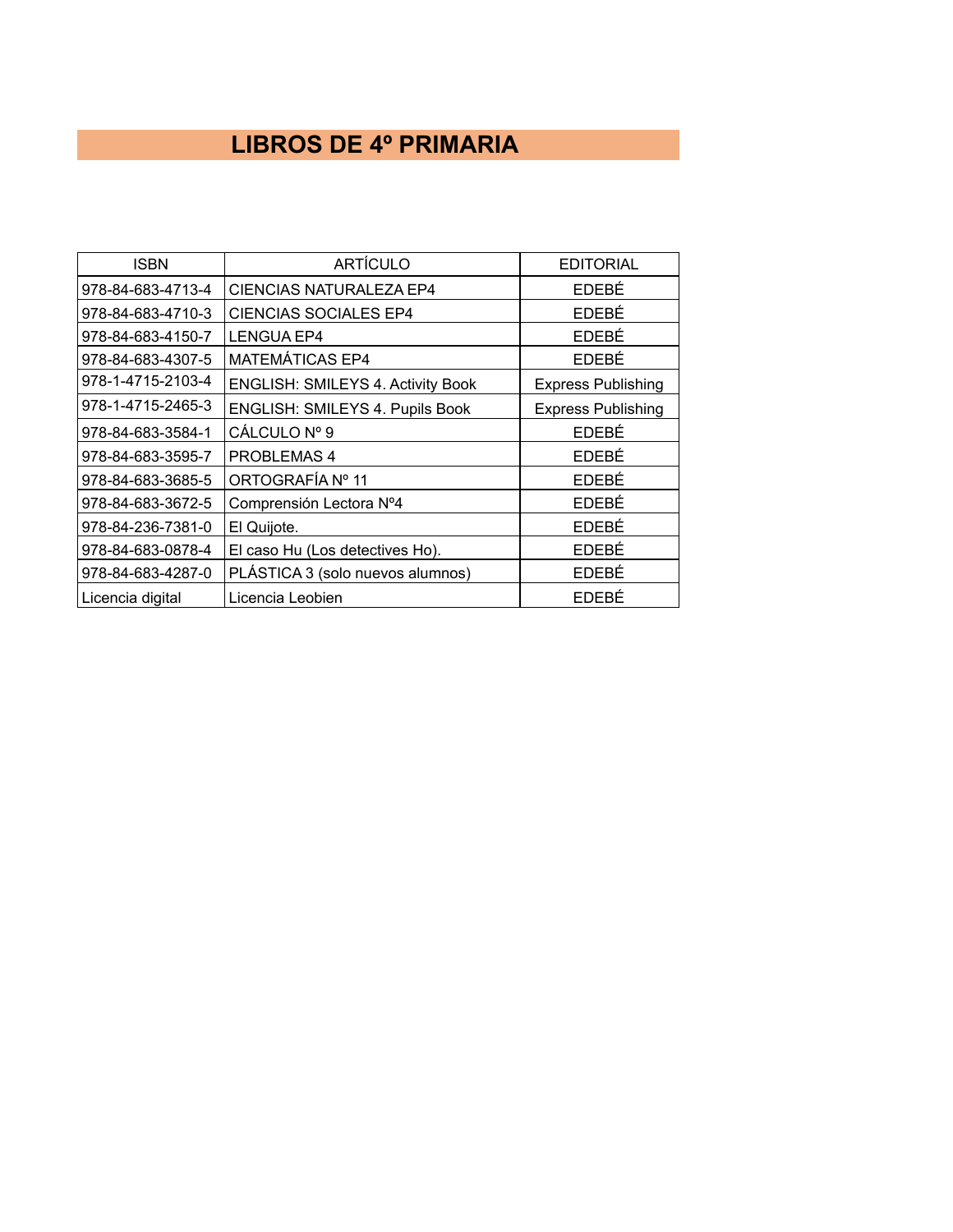### **LIBROS DE 5º PRIMARIA**

| <b>ISBN</b>       | <b>ARTÍCULO</b>                            | <b>EDITORIAL</b>          |
|-------------------|--------------------------------------------|---------------------------|
| 978-84-683-4714-1 | CIENCIAS NATURALEZA EP5 (MAD)              | EDEBÉ                     |
| 978-84-683-4711-0 | CIENCIAS SOCIALES EP5 (MAD)                | <b>EDEBÉ</b>              |
| 978-84-683-3662-6 | LENGUA EP5 (CAS) (TRIM)                    | EDEBÉ                     |
| 978-84-683-3760-9 | <b>MATEMATICAS EP5 (TRIM)</b>              | <b>EDEBÉ</b>              |
| 978-1-4715-2466-0 | ENGLISH: SMILEYS 5. Pupils Book            | <b>Express Publishing</b> |
| 978-1-4715-2105-8 | <b>ENGLISH: SMILEYS 5. Activity Book</b>   | <b>Express Publishing</b> |
| 978-84-683-3585-8 | CÁLCULO Nº 10                              | EDEBÉ                     |
| 978-84-683-3596-4 | PROBLEMAS Nº 5                             | EDEBÉ                     |
| 978-84-683-3686-2 | ORTOGRAFÍA Nº 12                           | EDEBÉ                     |
| 978-84-683-3673-2 | COMPRENSIÓN LECTORA Nº 5                   | EDEBÉ                     |
| 978-84-236-9321-4 | "La Odisea"                                | EDEBÉ                     |
| 978-84-683-3486-8 | "El joven Poe: la mansión de los horrores" | EDEBÉ                     |
| 978-84-683-4289-4 | PLÁSTICA 5                                 | EDEBÉ                     |
| Licencia digital  | Licencia Leobien                           | EDEBÉ                     |
|                   |                                            |                           |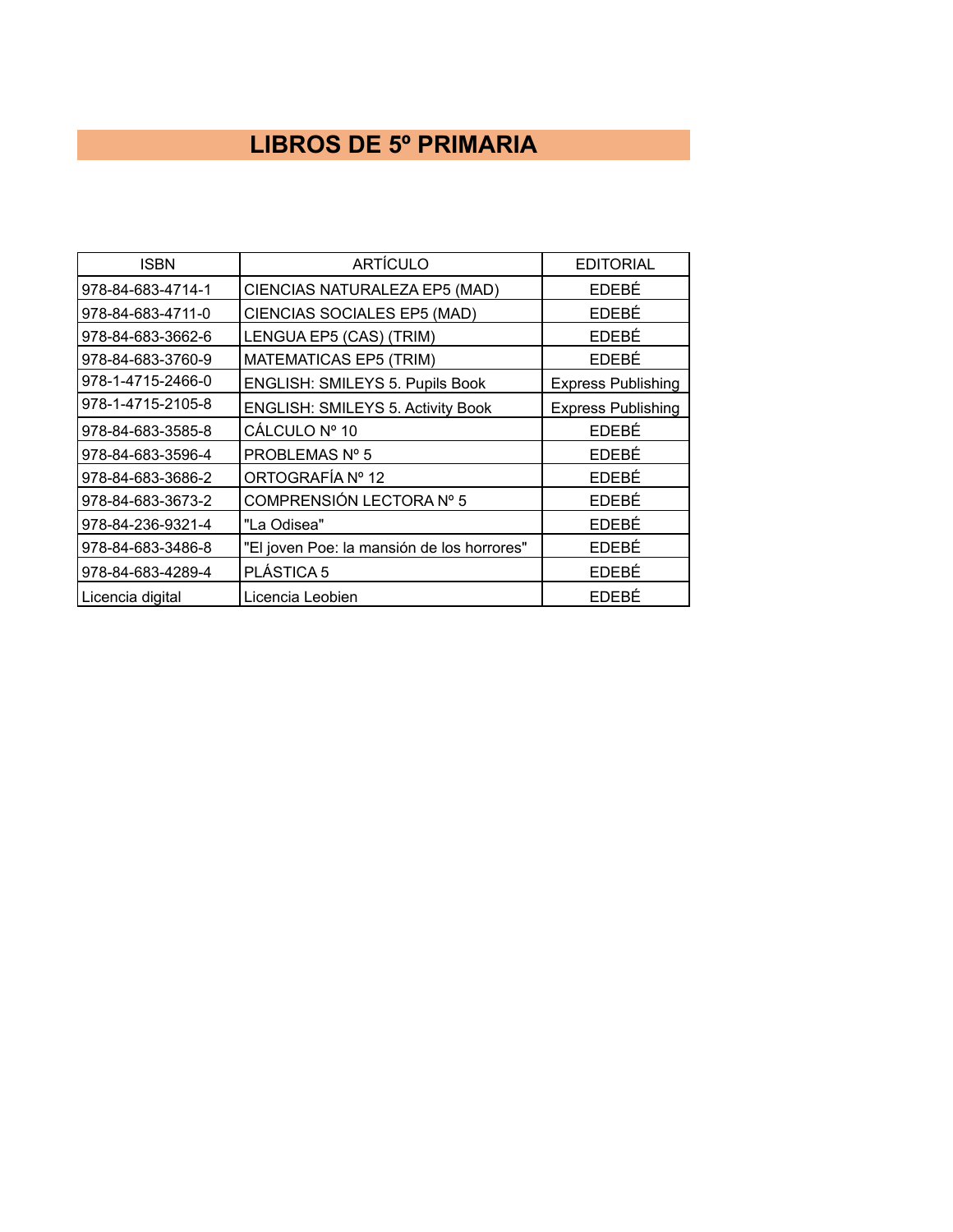#### **LIBROS DE 6º PRIMARIA**

| <b>ISBN</b>       | <b>ARTÍCULO</b>                          | <b>EDITORIAL</b>          |
|-------------------|------------------------------------------|---------------------------|
| 978-84-683-4715-8 | <b>CIENCIAS NATURALEZA EP6</b>           | EDEBÉ                     |
| 978-84-683-4712-7 | <b>CIENCIAS SOCIALES EP6</b>             | EDEBÉ                     |
| 978-84-683-4152-1 | <b>LENGUA EP6</b>                        | EDEBÉ                     |
| 978-84-683-4308-2 | <b>MATEMATICAS EP6</b>                   | EDEBÉ                     |
| 978-1-4715-2467-7 | ENGLISH: SMILEYS 6. Pupils Book          | <b>Express Publishing</b> |
| 978-1-4715-2107-2 | <b>ENGLISH: SMILEYS 6. Activity Book</b> | <b>Express Publishing</b> |
| 978-84-683-3588-9 | CÁLCULO Nº 13                            | EDEBÉ                     |
| 978-84-683-3597-1 | PROBLEMAS Nº 6                           | EDEBÉ                     |
| 978-84-683-3688-6 | ORTOGRAFÍA Nº 14                         | EDEBÉ                     |
| 978-84-683-3674-9 | COMPRENSIÓN LECTORA Nº 6                 | EDEBÉ                     |
| 978-84-236-9614-7 | La leyendas de Bécquer                   | EDEBÉ                     |
| 978-84-683-4275-7 | Safari                                   | EDEBÉ                     |
| 978-84-683-4289-4 | PLÁSTICA 5 (solo nuevos alumnos)         | EDEBÉ                     |
| Licencia digital  | Licencia Leobien                         | EDEBÉ                     |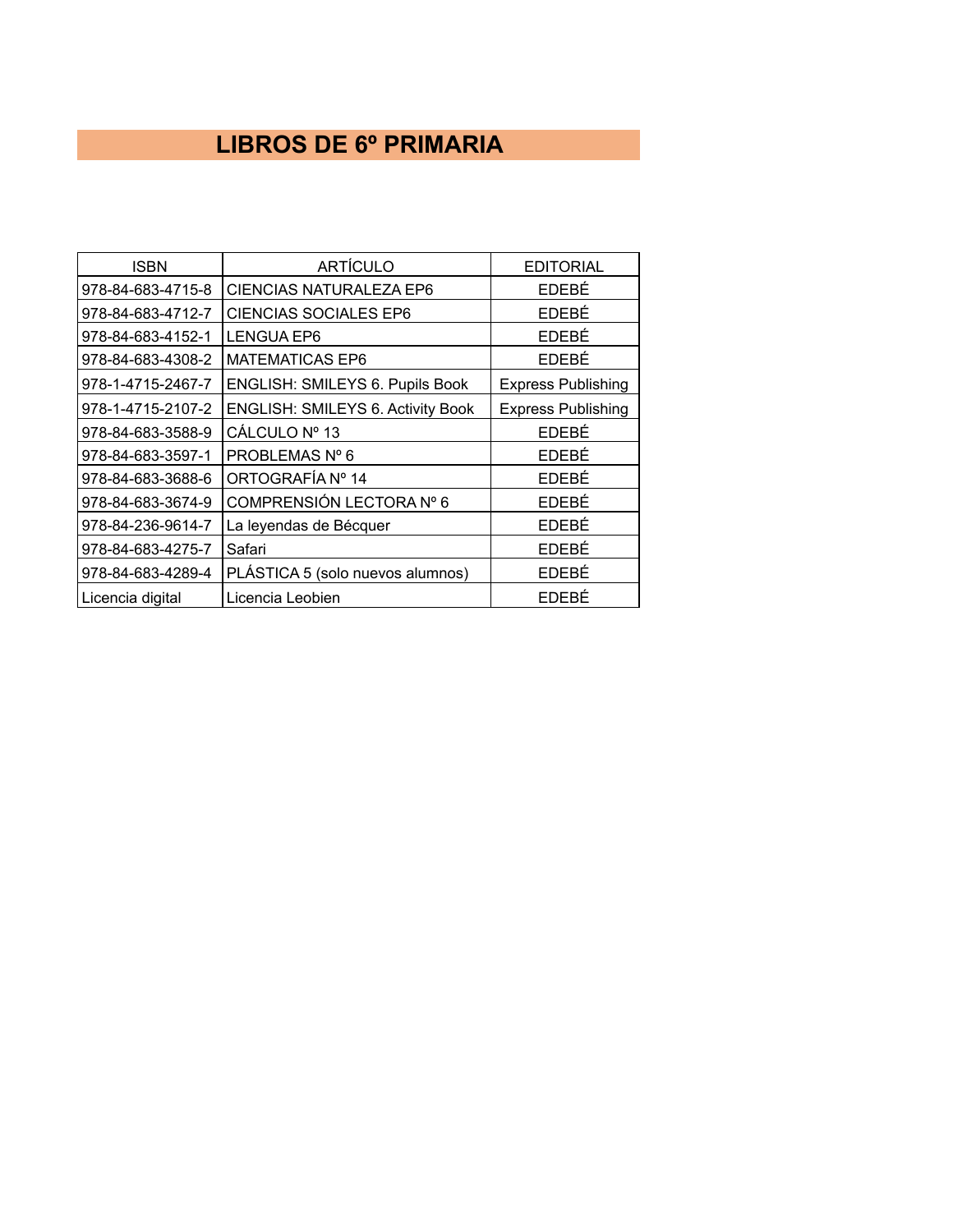### **LIBROS DE 1º ESO**

| <b>ISBN</b>       | <b>ARTÍCULO</b>                        | <b>EDITORIAL</b>          |
|-------------------|----------------------------------------|---------------------------|
| 978-84-683-4720-2 | <b>BIOLOGÍA Y GEOLOGÍA ES1</b>         | EDEBÉ                     |
| 978-84-683-4736-3 | <b>GEOGRAFÍA E HISTORIA ES1</b>        | EDEBÉ                     |
| 978-84-683-4730-1 | LENGUA CASTELLANA Y LIT ES1            | EDEBÉ                     |
| 978-84-683-4724-0 | <b>MATEMÁTICAS ES1</b>                 | EDEBÉ                     |
| 978-1-4715-3533-8 | ENGLISH: SMART TIME 1. Student's Book  | <b>Express Publishing</b> |
| 978-1-4715-3541-3 | <b>ENGLISH: SMART TIME 1. Workbook</b> | <b>Express Publishing</b> |
| 978-84-698-3543-2 | Grand Merci 1!                         | Anaya français            |
| 978-84-236-9066-4 | El Cid contado a los niños             | EDEBÉ                     |
| 978-84-683-5258-9 | El caso de la fábrica de la muerte.    | <b>EDEBÉ</b>              |
| 978-84-683-0742-8 | Competencias básicas 1.                | EDEBÉ                     |
| Licencia digital  | Licencia Adimat                        | EDEBÉ                     |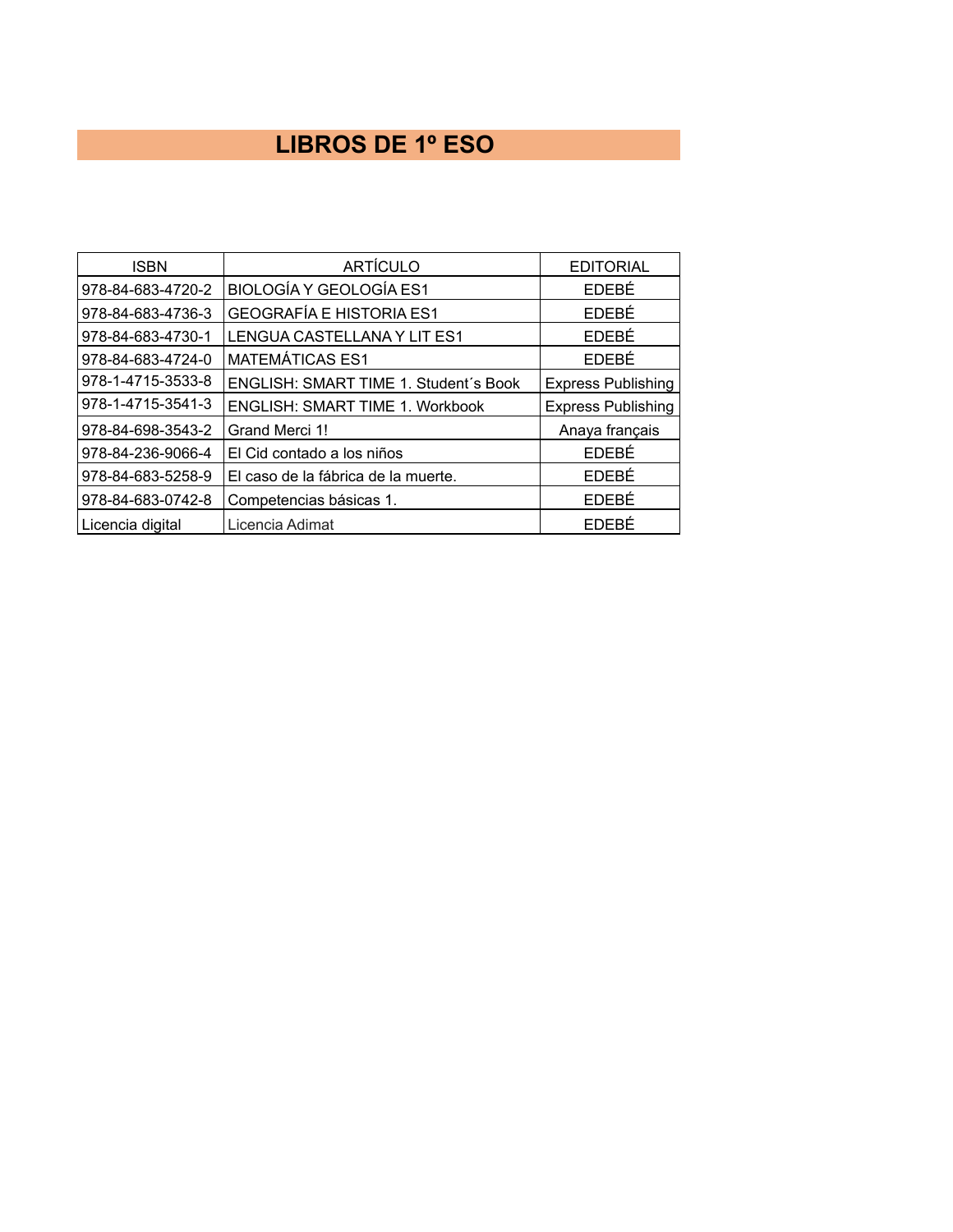### **LIBROS DE 2º ESO**

| <b>ISBN</b>       | <b>ARTÍCULO</b>                       | <b>EDITORIAL</b>          |
|-------------------|---------------------------------------|---------------------------|
| 978-84-683-5195-7 | FÍSICA Y QUÍMICA ES 2                 | EDEBÉ                     |
| 978-84-683-5209-1 | <b>GEOGRAFÍA E HISTORIA ES 2</b>      | EDEBÉ                     |
| 978-84-683-4826-1 | <b>LENGUA Y LITERATURA ES 2</b>       | EDEBÉ                     |
| 978-84-683-5181-0 | <b>MATEMÁTICAS ES 2</b>               | EDEBÉ                     |
| 978-1-4715-3543-7 | English: SMART TIME 2. Student's Book | <b>Express Publishing</b> |
| 978-1-4715-3549-9 | English: SMART TIME 2. Workbook       | <b>Express Publishing</b> |
| 978-84-698-5431-0 | Grand Merci 2!                        | Anaya Français            |
| 978-84-683-3274-1 | Tras la sombra del brujo.             | EDEBÉ                     |
| 978-84-236-7674-3 | Miriam es anoréxica.                  | EDEBÉ                     |
| 978-84-683-0742-8 | Competencias básicas 1.               | EDEBÉ                     |
| Licencia digital  | Licencia Adimat                       | EDEBÉ                     |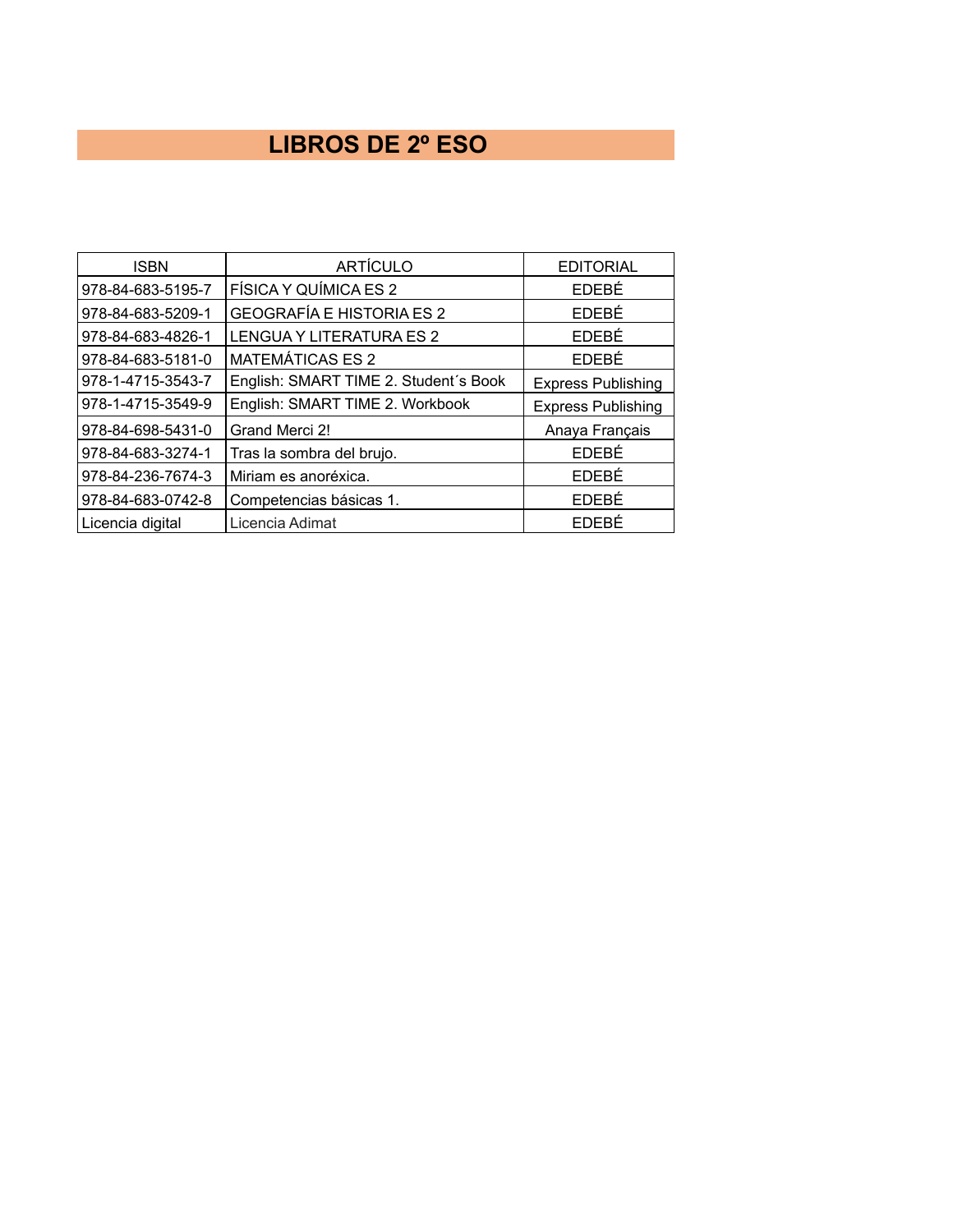### **LIBROS DE 3º ESO**

| <b>ISBN</b>       | <b>ARTÍCULO</b>                                    | <b>EDITORIAL</b>          |
|-------------------|----------------------------------------------------|---------------------------|
| 978-84-683-4721-9 | <b>BIOLOGIA Y GEOLOGIA ES3</b>                     | EDEBÉ                     |
| 978-84-683-4738-7 | <b>GEOGRAFÍA E HISTORIA ES3</b>                    | EDEBÉ                     |
| 978-84-683-4718-9 | <b>FISICA Y QUIMICA ES3</b>                        | EDEBÉ                     |
| 978-84-683-4731-8 | <b>LENGUA ES3</b>                                  | EDEBÉ                     |
| 978-84-683-4728-8 | <b>MATEMATICAS APLICADAS ES3</b>                   | EDEBÉ                     |
| 978-84-683-4726-4 | <b>MATEMATICAS ACADEMICAS ES3</b>                  | EDEBÉ                     |
| 978-1-4715-3551-2 | English: SMART TIME 3. Student's Book              | <b>Express Publishing</b> |
| 978-1-4715-3558-1 | English: SMART TIME 3. Workbook                    | <b>Express Publishing</b> |
| 978-84-698-3544-9 | Grand Merci 3!                                     | Anaya français            |
| 978-84-68-33512-4 | La Celestina, colección Clásicos para estudiantes. | EDEBÉ                     |
| 978-84-68-33308-3 | Poe: historias extraordinarias.                    | EDEBÉ                     |
| 978-84-68-30743-5 | Competencias Básicas 2.                            | EDEBÉ                     |
| Licencia digital  | Licencia Adimat                                    | EDEBÉ                     |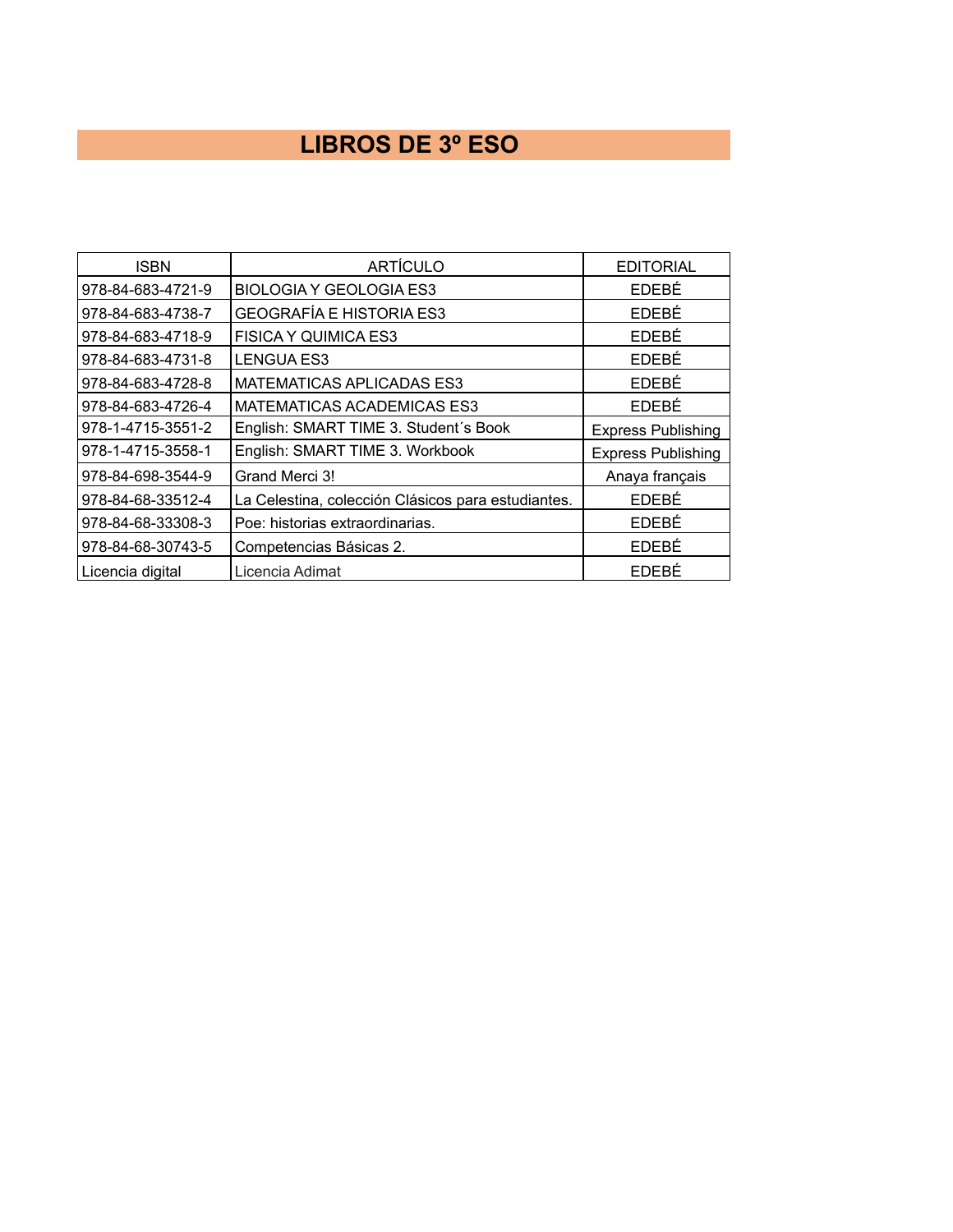## **LIBROS DE 4º ESO (ACADÉMICAS)**

| <b>ISBN</b>       | <b>ARTÍCULO</b>                       | <b>EDITORIAL</b>          |
|-------------------|---------------------------------------|---------------------------|
| 978-84-683-1825-7 | <b>BIOLOGIA Y GEOLOGIA ES4</b>        | EDEBÉ                     |
| 978-84-683-1692-5 | <b>GEOGRAFÍA E HISTORIA ES4</b>       | EDEBÉ                     |
| 978-84-683-1844-8 | LENGUA Y LITERATURA ES 4              | EDEBÉ                     |
| 978-84-683-5199-5 | <b>FISICA Y QUIMICA ES4</b>           | EDEBÉ                     |
| 978-84-683-1650-5 | MATEMÁTICAS ACADÉMICAS ES4            | EDEBÉ                     |
| 978-1-4715-3560-4 | English: SMART TIME 4. Student's Book | <b>Express Publishing</b> |
| 978-1-4715-3569-7 | English: SMART TIME 4. Workbook       | <b>Express Publishing</b> |
| 978-84-698-1693-6 | Grand Merci 4!                        | Anaya français            |
| 978-84-683-4534-5 | Mírame a los ojos.                    | EDEBÉ                     |
| 978-84-236-8355-0 | En Primaria todos éramos muy listos.  | EDEBÉ                     |
| 978-84-68-30743-5 | Competencias Básicas 2.               | <b>FDFBÉ</b>              |